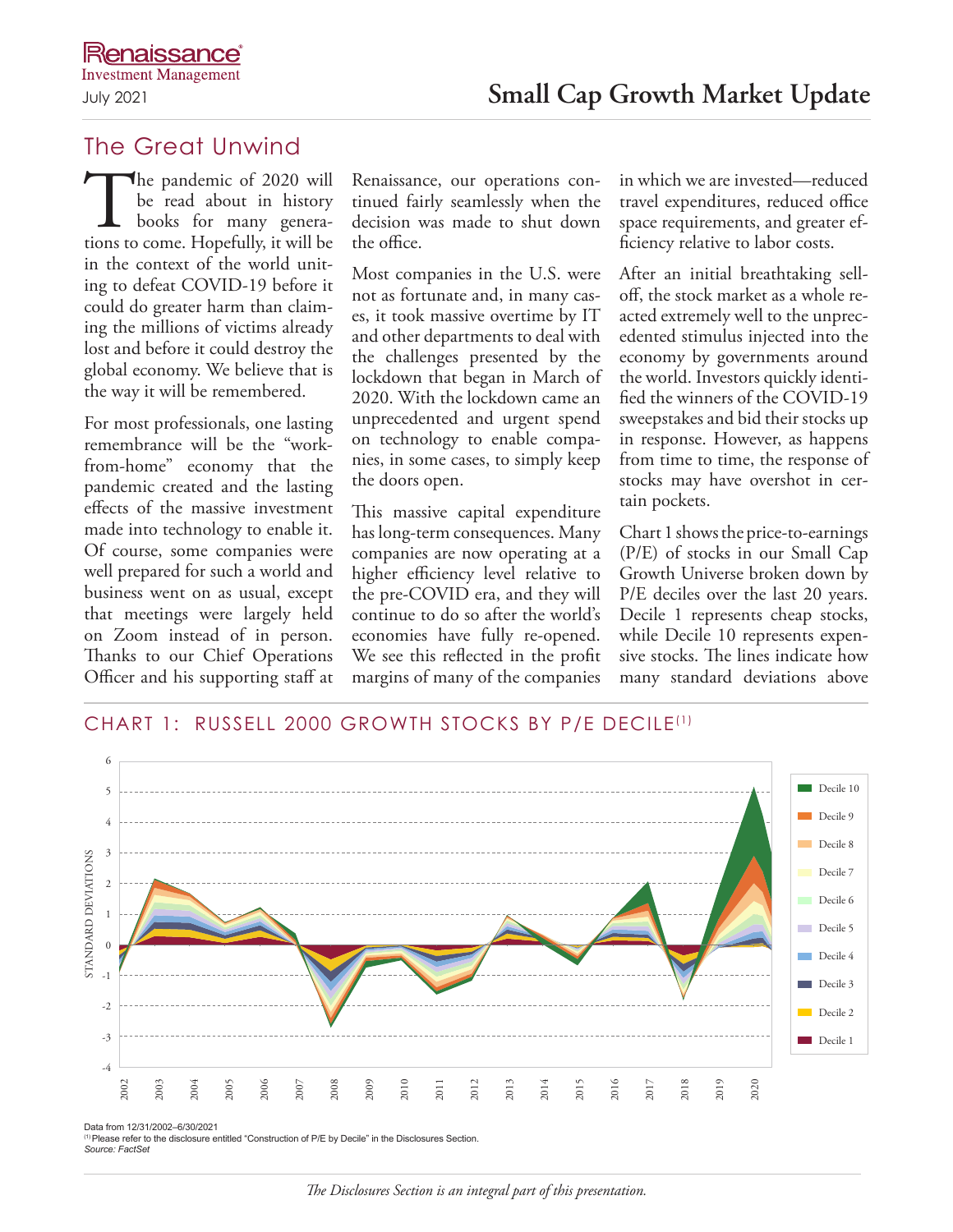# **Renaissance**

or below normal the average P/E is for the group relative to its 16 year history from year-end 2002 to 2018. As can be seen in the chart, stocks have tended to fluctuate significantly between under- and over-valuation during the course of this 20-year time frame. After all, we have had five bear markets in the Russell 2000 Growth Index since the beginning of 2003.

In 2001, Cisco posted revenues of roughly \$22 billion, up over tenfold from 1995. It represented the peak of investment growth in routers and other equipment that enabled the build out of the Internet. Since then, revenues for the company have grown a meager 120% cumulatively over the subsequent 20-year period. Its stock peaked in 2000 at \$77. On July 30, it closed near a 52-week high of \$55, down 29% from the high posted over two decades ago. When investors bought CSCO in the \$70s back in the year 2000, they surely expected

to see more than 4% annualized revenue growth over the subsequent two decades.

Many stocks today in the Russell 2000 Growth Index are priced with the expectation that the companies they represent will continue to experience outsized growth for years to come. While some companies may actually enjoy such an experience, Cisco is a reminder that today's leading-edge technology will eventually run out of greenfield opportunities once it enjoys widespread adoption. After all, who today doesn't have WiFi in their home, a smart phone in their pocket, or a secure connection to their virtual office desktop in the cloud?

As can be seen in Chart 1, the most expensive stocks (Decile 10) got far ahead of themselves during 2020, yet during 2021 they began to normalize in terms of their P/E on Fiscal Year Two expected earnings. However, by our math, the normalization process for Decile 10 is only 31% complete. As can be seen in the chart, the market rarely trends back to normal and flattens out there. It usually goes south of normal before rallying back up. In more emotional terms, this phenomenon is most aptly expressed as "greed and fear". Fear has just started to creep into the mindset of investors who were overexposed to Decile 10 during the three months from February through April, and they received some false hope during the last two months of the second quarter.

For those investors who remain broadly committed to the most expensive stocks, we believe the recent pain they've experienced will likely continue. In most cases, the recent pullback probably reduced gains, but further price erosion will cause actual losses for many, which may transform pain into fear and fear into a loss of conviction.

# DISCLOSURES

This Market Update reflects the thoughts of Renaissance as of July 30, 2021. This information has been provided by Renaissance Investment Management. All material presented is compiled from sources believed to be reliable and current, but accuracy cannot be guaranteed. This is not to be construed as an offer to buy or sell any financial instruments and should not be relied upon as the sole factor in an investment making decision, nor should it be considered a recommendation. The views and opinions expressed are those of the Portfolio Manager at the time of publication and are subject to change. There is no guarantee that these views will come to pass. As with all investments, there are associated inherent risks. Please obtain and review all financial material carefully before investing.

## CONSTRUCTION OF P/E BY DECILE

Each P/E decile represents the universe of profitable companies in the Russell 2000 Growth Index as of 12/31/2002 broken down into ten buckets of companies with an equal number of companies in each bucket. The companies were placed in their respective buckets based upon their price-to-earnings ratio on estimated earningsper-share for fiscal year two. The deciles were then recalculated the next year-end and each year thereafter through 12/31/2020 and for  $6/30/2021$ . For each decile, the average P/E was calculated using a trigonometric mean, throwing out 20% of the outliers.

### PERFORMANCE

If Renaissance or benchmark performance is shown, it represents historically achieved results, and is no guarantee of future performance. Future investments may be made under materially different economic conditions, in different securities and using different investment strategies and these differences may have a significant effect on the results portrayed. Each of these material market or economic conditions may or may not be repeated. Therefore, there may be sharp differences between the benchmark or Renaissance performance shown and the actual performance results achieved by any particular client. Benchmark results are shown for comparison purposes only. The benchmark presented represents unmanaged portfolios whose characteristics differ from the composite portfolios; however, they tend to represent the investment environment existing during the time periods shown. The benchmark cannot be invested in directly. The returns of the benchmark do not include any transaction costs, management fees or other costs. The holdings of the client portfolios in our composites may differ significantly from the securities that comprise the benchmark shown. The benchmark has been selected to represent what Renaissance believes is an appropriate benchmark with which to compare the composite performance.